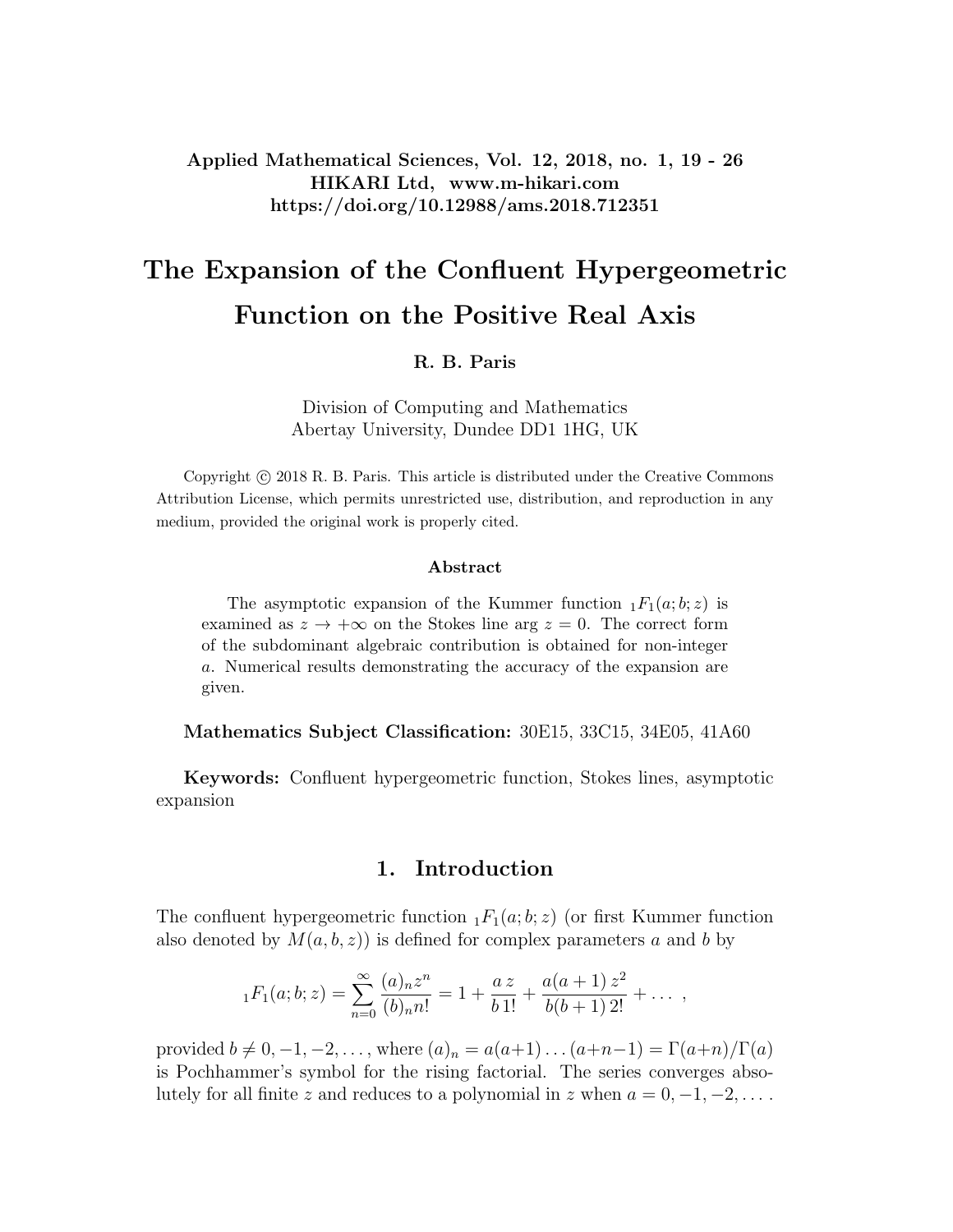We exclude this last case from our asymptotic considerations. The function  $_1F_1(a;b;z)$  is entire in z and is consequently completely described in  $-\pi < \arg z \leq \pi$ .

The behaviour of  $_1F_1(a;b;z)$  for large z and fixed parameters is exponentially large in  $\Re(z) > 0$  and algebraic in character in  $\Re(z) < 0$ . The well-known asymptotic expansion of  $_1F_1(a;b;z)$  for  $|z|\to\infty$  is given by [3, p. 328]

$$
\frac{\Gamma(a)}{\Gamma(b)} {}_1F_1(a;b;z) \sim E(z) + H(ze^{\mp \pi i}),\tag{1.1}
$$

where the formal exponential and algebraic asymptotic series  $E(z)$  and  $H(z)$ are defined by

$$
E(z) := z^{a-b} e^z \sum_{j=0}^{\infty} \frac{(b-a)_j (1-a)_j}{j! z^j}, \quad H(z) := \frac{z^{-a} \Gamma(a)}{\Gamma(b-a)} \sum_{k=0}^{\infty} \frac{(a)_k (1+a-b)_k}{k! z^k}.
$$
\n(1.2)

In [3, p. 328], the sectors of validity of (1.1) are given by  $-\frac{1}{2}$  $\frac{1}{2}\pi + \epsilon \leq \pm \arg z \leq$ 3  $\frac{3}{2}\pi - \epsilon$ , where  $\epsilon > 0$  denotes an arbitrarily small quantity. In the asymptotic theory of functions of hypergeometric type (see, for example, [6, §2], [7, §2.3]) the expansion (1.1) is given in the sector  $-\pi < \arg z \leq \pi$ , with the upper or lower sign being chosen according as arg  $z > 0$  or arg  $z < 0$ , respectively. In the sense of Poincaré there is no inconsistency between these two sets of sectorial validity.

The exponential expansion  $E(z)$  is dominant as  $|z| \to \infty$  in  $\Re(z) > 0$  and becomes oscillatory on the anti-Stokes lines arg  $z = \pm \frac{1}{2}$  $\frac{1}{2}\pi$ , where it is of comparable magnitude to the algebraic expansion. In  $\Re(z) < 0$ , the exponential expansion is subdominant with the behaviour of  $_1F_1(a; b; z)$  then controlled by  $H(ze^{\mp \pi i})$ . The negative real axis arg  $z = \pm \pi$  is a Stokes line where  $E(z)$  is *maximally* subdominant. When  $H(ze^{\mp \pi i})$  is optimally truncated at, or near, its least term, the exponential expansion undergoes a smooth but rapid transition in the neighbourhood of arg  $z = \pm \pi$ ; see [3, p. 67] and [7, Chapter 6]. It is clear, however, that (1.1) cannot account correctly for the exponentially small expansion on arg  $z = \pi$ , since it predicts the exponentially small behaviour  $(|z|e^{\pi i})^{a-b}e^{-|z|}$  as  $|z| \to \infty$ . When  $a-b$  is non-integer with a and b real, this is a complex-valued contribution whereas  $_1F_1(a; b; -|z|)$  is real.

The same argument applies on the other Stokes line arg  $z = 0$ , where  $E(z)$ is maximally dominant. The subdominant algebraic expansion undergoes a Stokes phenomenon as the positive real axis is crossed. According to the second set of validity conditions of (1.1), just above this ray the multiplicative factor in front of the algebraic expansion is  $(ze^{-\pi i})^{-a}$ , whereas just below this ray the factor is  $(ze^{\pi i})^{-a}$ . There will be a smooth transition (at fixed |z|) between these two expressions. The first set of validity conditions mentioned above is more confusing, since it appears that on arg  $z = 0$  one has the choice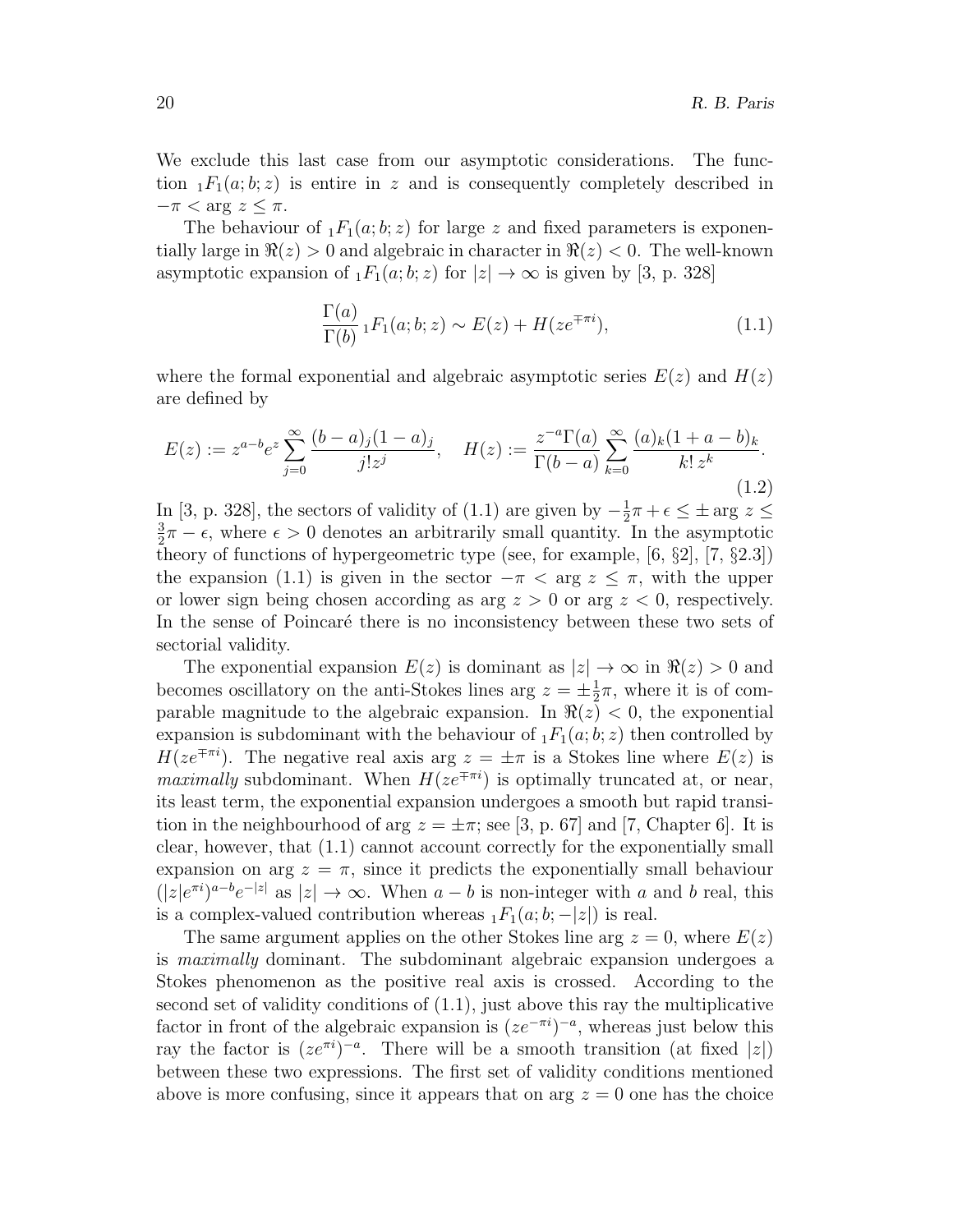of either  $(ze^{-\pi i})^{-a}$  or  $(ze^{\pi i})^{-a}$  for the multiplicative factors. In the case of real parameters, this predicts a complex-valued contribution from the subdominant expansion, when in fact it clearly must be real-valued.

Although such subdominant terms are negligible in the Poincaré sense, their inclusion can significantly improve the numerical accuracy in computations; see, for example, [1, p. 76]. The details of the expansion of  $_1F_1(a;b;z)$  on the negative real axis have been discussed in [5]. In this note we complete this discussion by considering the correct form of the subdominant algebraic expansion as  $z \to +\infty$  on the positive real axis.

## 2. The expansion for  $_1F_1(a;b;x)$  as  $x \to +\infty$

In [5, Theorem 1], the expansion of the Kummer function  $_1F_1(a;b;-x)$  for  $x \rightarrow +\infty$  was established, which took into account the correct asymptotic behaviour of the exponentially small contribution on the negative real axis. If we replace the parameter a by  $b - a$  in [5, (2.11)], we have

$$
\frac{1}{\Gamma(b)} {}_1F_1(b-a;b;-x) - \frac{x^{a-b}}{\Gamma(a)} \sum_{j=0}^{m_0-1} \frac{(b-a)_j(1-a)_j}{j!x^j}
$$
\n
$$
= \frac{x^{-a}e^{-x}}{\Gamma(b-a)} \Biggl\{ \cos \pi a \sum_{j=0}^{M-1} (-)^j A_j x^{-j} + \frac{2 \sin \pi a}{\sqrt{2\pi x}} \sum_{j=0}^{M-1} (-)^j B_j x^{-j} + O(x^{-M}) \Biggr\}, \tag{2.1}
$$

where the coefficients  $A_i$  are given by

$$
A_j = \frac{(a)_j (1 + a - b)_j}{j!} \qquad (j \ge 0)
$$
 (2.2)

and M is a positive integer. Here, the dominant algebraic expansion on the left-hand side of  $(2.1)$ , which has been optimally truncated with index  $m<sub>o</sub>$  given by

$$
m_0 = x + \Re(2a - b) + \alpha, \qquad |\alpha| < 1,\tag{2.3}
$$

has been subtracted off from  $_1F_1(b-a;b;-x)$ . The expansion on the right-hand side represents the exponentially small contribution, where the coefficients  $B_j$ , which are related to the  $A_j$ , are specified below. If  $a = n$ , where n is a positive integer, the sum on the left-hand side of  $(2.1)$  consists of n terms and so cannot be optimally truncated. In this case, the expansion (2.1) holds with the upper limit of the sum on the left-hand side replaced by  $n-1$  and with no contribution from the sum involving  $B_j$  (since  $\sin \pi a = 0$ ); see [5, Theorem 2].

The coefficients  $B_j$  are defined by

$$
B_j = \sum_{k=0}^{j} (-2)^k \left(\frac{1}{2}\right)_k A_{j-k} G_{2k,j-k}.
$$
 (2.4)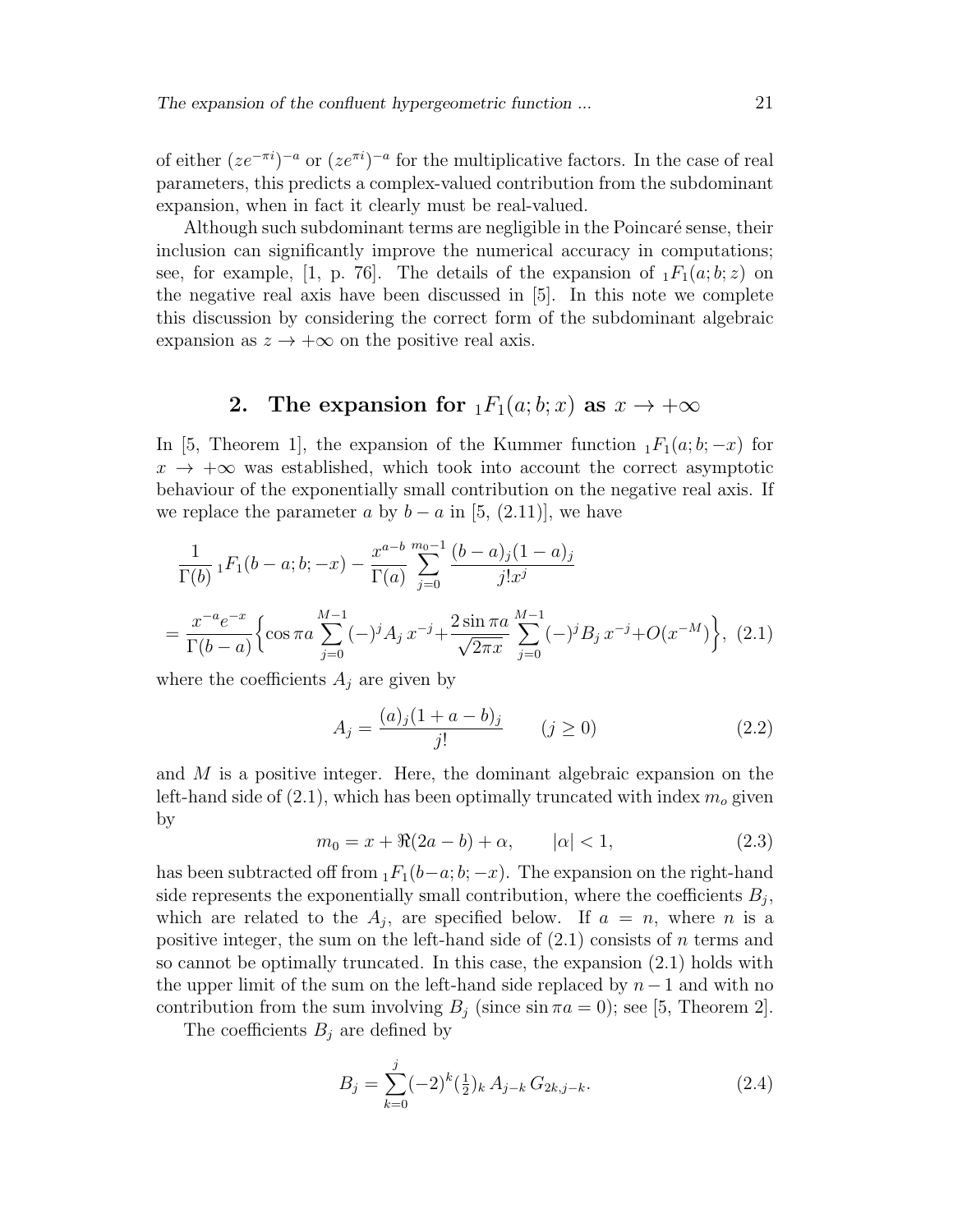The coefficients  $G_{k,j}$  appear in the expansion of the so-called terminant function  $T_{\nu}(z)$ , which is defined as a multiple of the incomplete gamma function by  $T_{\nu}(z) := \xi(\nu) \Gamma(1 - \nu, z), \xi(\nu) = e^{\pi i \nu} \Gamma(\nu) / (2\pi i)$ . When

$$
\nu = m_o - 2a + b = x - \Im(2a - b) + \alpha,\tag{2.5}
$$

so that  $\nu \sim x$  as  $x \to +\infty$ , we have the expansion on the Stokes line arg  $z = \pi$ of this function given by [2, §5]

$$
T_{\nu-j}(xe^{\pi i}) = \frac{1}{2} - \frac{i}{\sqrt{2\pi x}} \left\{ \sum_{k=0}^{M-1} \left(\frac{1}{2}\right)_k G_{2k,j} \left(\frac{1}{2}x\right)^{-k} + O(x^{-M}) \right\},\tag{2.6}
$$

for  $j = 0, 1, 2, \ldots$  and positive integer M. The coefficients  $G_{k,j}$  are computed from the expansion

$$
\frac{\tau^{\gamma_j - 1}}{1 - \tau} \frac{d\tau}{dw} = -\frac{1}{w} + \sum_{k=0}^{\infty} G_{k,j} w^k, \qquad \frac{1}{2}w^2 = \tau - \log \tau - 1,
$$

where the parameter  $\gamma_j$  is specified by

$$
\gamma_j = \nu - x - j = \alpha - j - \Im(2a - b) \qquad (0 \le j \le N - 1) \tag{2.7}
$$

by (2.5). The branch of  $w(\tau)$  is chosen such that  $w \sim \tau - 1$  as  $\tau \to 1$  and so that upon reversion of the  $w$ - $\tau$  mapping

$$
\tau = 1 + w + \frac{1}{3}w^2 + \frac{1}{36}w^3 - \frac{1}{270}w^4 + \frac{1}{4320}w^5 + \cdots,
$$

it is found with the help of Mathematica that the first five even-order coefficients  $G_{2k,j} \equiv 6^{-2k} \hat{G}_{2k,j}$  are<sup>1</sup>

$$
\begin{aligned}\n\hat{G}_{0,j} &= \frac{2}{3} - \gamma_j, & \hat{G}_{2,j} &= \frac{1}{15} (46 - 225\gamma_j + 270\gamma_j^2 - 90\gamma_j^3), \\
\hat{G}_{4,j} &= \frac{1}{70} (230 - 3969\gamma_j + 11340\gamma_j^2 - 11760\gamma_j^3 + 5040\gamma_j^4 - 756\gamma_j^5), \\
\hat{G}_{6,j} &= \frac{1}{350} (-3626 - 17781\gamma_j + 183330\gamma_j^2 - 397530\gamma_j^3 + 370440\gamma_j^4 - 170100\gamma_j^5 + 37800\gamma_j^6 - 3240\gamma_j^7), \\
\hat{G}_{8,j} &= \frac{1}{231000} (-4032746 + 43924815\gamma_j + 88280280\gamma_j^2 - 743046480\gamma_j^3 + 1353607200\gamma_j^4 - 1160830440\gamma_j^5 + 541870560\gamma_j^6 - 141134400\gamma_j^7 + 19245600\gamma_j^8 - 1069200\gamma_j^9).\n\end{aligned}
$$
\n
$$
(2.8)
$$

From this it is evident that the coefficients  $B_i$  not only depend on a and b but also on  $\alpha$  in (2.5), which in turn depends on the particular value of the variable x under consideration.

<sup>&</sup>lt;sup>1</sup>There was a misprint in the first term in  $\hat{G}_{6,j}$  in [5], which appeared as  $-3226$  instead of −3626. This was pointed out by T. Pudlik [4]. The correct value was used in the numerical calculations described in [5].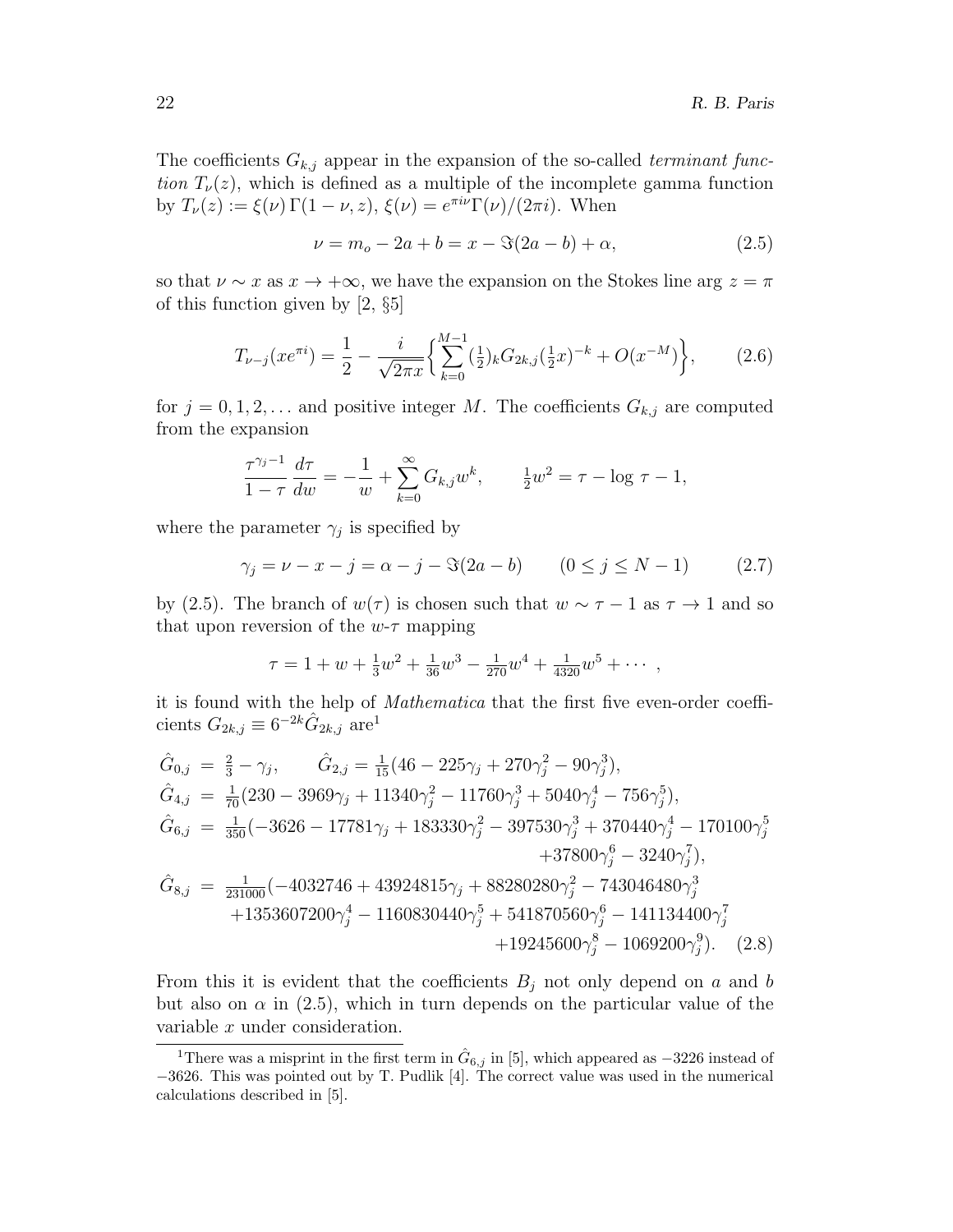If we apply Kummer's transformation

$$
{}_{1}F_{1}(a;b;z) = e^{z} {}_{1}F_{1}(b-a;b;-z)
$$

to the hypergeometric function in (2.1) we obtain

Theorem 1. When a is non-integer we have the expansion

$$
\frac{1}{\Gamma(b)} \, {}_1F_1(a;b;x) - \frac{x^{a-b}e^x}{\Gamma(a)} \sum_{j=0}^{m_0-1} \frac{(b-a)_j(1-a)_j}{j!\,x^j}
$$
\n
$$
= \frac{x^{-a}}{\Gamma(b-a)} \Biggl\{ \cos \pi a \sum_{j=0}^{M-1} (-)^j A_j \, x^{-j} + \frac{2 \sin \pi a}{\sqrt{2\pi x}} \sum_{j=0}^{M-1} (-)^j B_j \, x^{-j} + O(x^{-M}) \Biggr\} \tag{2.9}
$$

as  $x \to +\infty$ , where  $m_o$  is the optimal truncation index defined in (2.3) satisfying  $m_o \sim x$  and M is a positive integer. The coefficients  $A_j$  and  $B_j$  are given in  $(2.2)$  and  $(2.4)$ .

The expansion on the right-hand side of  $(2.9)$  represents the correct form of the subdominant algebraic expansion of  $_1F_1(a; b; x)$  as  $x \to +\infty$  on the Stokes line arg  $x = 0$ .

When  $a = n$ , where *n* is a positive integer, the sum on the left-hand side of  $(2.9)$  terminates after *n* terms (and so cannot be optimally truncated) and the sum on the right-hand side involving the coefficients  $B_i$  vanishes. In this case, the expansion  $(2.9)$  reduces to the standard result in  $(1.1)$ , where there is no ambiguity caused by the leading factor  $(e^{\mp \pi i}x)^{-a}$  appearing in front of the algebraic expansion.

#### 3. Numerical examples and concluding remarks

In this section we present some numerical examples to demonstrate the accuracy of the expansion in  $(2.9)$ . As has already been noted, the coefficients  $B_i$  depend on the parameters a and b and also on  $\alpha$  (see the definition of  $\gamma_i$ in (2.7)), which appears in the value of the optimal truncation index  $m<sub>o</sub>$  in (2.3). The value of  $\alpha$  clearly is a function of the particular value of x being considered. In Table 1 we show values of the coefficients  $B_j$  for different a, b and  $\alpha$  (based on an integer value of x). In the calculations we have evaluated the coefficients  $G_{2k,j}$  for  $0 \leq k \leq 6$ .

In Table 2 we show the values of the quantity  $\mathcal{F}(x)$  defined by the left-hand side of (2.9)

$$
\mathcal{F}(x) := \frac{1}{\Gamma(b)} \, {}_1F_1(a; b; x) - \frac{x^{a-b}e^x}{\Gamma(a)} \sum_{j=0}^{m_o - 1} \frac{(b-a)_j(1-a)_j}{j!\, x^j}
$$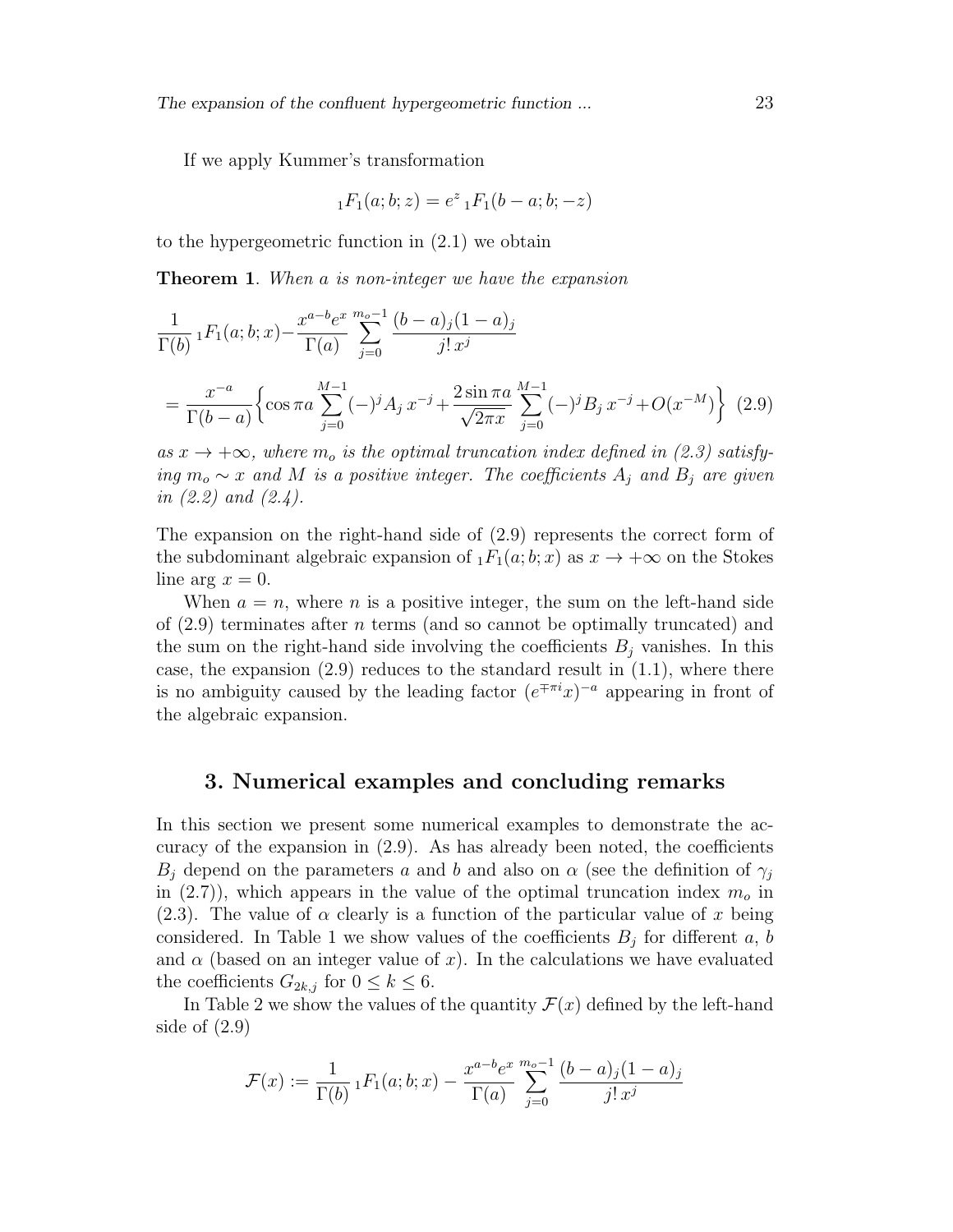| $\dot{\eta}$                                   | $a=1/3, b=1$<br>$\alpha = 1/3$                                                                     | $a = 3/4, b = 1/2$<br>$\alpha = 0$                                                                 | $a = 1/4, b = 3/4$<br>$\alpha = 1/4$                                                               |
|------------------------------------------------|----------------------------------------------------------------------------------------------------|----------------------------------------------------------------------------------------------------|----------------------------------------------------------------------------------------------------|
| $\mathcal{O}$<br>$\overline{2}$<br>3<br>4<br>5 | 0.33333333333<br>0.15246913580<br>0.15301905742<br>0.35298391333<br>1.17133694166<br>4.97440127546 | 0.66666666667<br>1.47731481481<br>3.83399470899<br>13.3434283401<br>59.8043967080<br>328.231235851 | 0.41666666667<br>0.16741898148<br>0.18232822317<br>0.44005533361<br>1.48497131914<br>6.40730231996 |
| 6                                              | 26.0263928534                                                                                      | 2130.38975509                                                                                      | 33.9936918351                                                                                      |

Table 1: Values of the coefficients  $B_j$  (with  $\gamma_j = \alpha - j - \Im(2a - b)$ ) appearing in the expansion (2.9). The parameter  $\alpha$  in (2.3) has been based on an integer value of x.

compared with the truncated right-hand side

$$
\mathcal{H}_M(x) := \frac{x^{-a}}{\Gamma(b-a)} \Big\{ \cos \pi a \sum_{j=0}^M (-)^j A_j x^{-j} + \frac{2 \sin \pi a}{\sqrt{2\pi x}} \sum_{j=0}^M (-)^j B_j x^{-j} \Big\}
$$

for different truncation index  $M$ . In each case the optimal truncation index  $m<sub>o</sub>$  of the exponential expansion in  $\mathcal{F}(x)$  was determined by inspection and the value of  $\alpha$  determined from (2.3). In the case with  $a=\frac{1}{2}$  $\frac{1}{2}$  the sum involving the coefficients  $A_j$  makes no contribution to  $\mathcal{H}_M(x)$ . It can be seen that the computed values of  $\mathcal{F}(x)$  agree well with the subdominant algebraic expansion.

We remark that the so-called Stokes multiplier on the positive real axis (given by the quantity in curly braces on the left-hand side of  $(2.9)$ ) is equal to  $\cos \pi a$  to leading order. From (1.1) and (1.2) and the second set of validity conditions this quantity has the values  $e^{\pi i a}$  and  $e^{-\pi i a}$  just above and below arg  $z = 0$ . A commonly adopted, heuristic rule is that the Stokes multiplier on the Stokes line is given by the average of these two values to leading order, namely  $\cos \pi a$ . This agrees with the result stated in (2.9); see also [7, p. 248].

It would be of interest to extend the result of Theorem 1 to the more general Wright function defined by

$$
{}_1\Psi_1\Big({(\alpha,a)\atop(\beta,b)}\Big|z\Big)=\sum_{n=0}^\infty\frac{\Gamma(\alpha n+a)}{\Gamma(\beta n+b)}\frac{z^n}{n!}\qquad(\kappa>0,\ |z|<\infty),
$$

where  $\alpha$ ,  $\beta > 0$  with  $\kappa = 1 + \beta - \alpha$  and a, b finite complex constants. From the asymptotic theory of functions of this type (see  $[6]$ ,  $[7, \S_{\&}2.2.4, 2.3]$ ) we find that

$$
{}_1\Psi_1\Big({(\alpha,a)\atop (\beta,b)}\Big|z\Big)\sim AZ^\vartheta e^Z\sum_{j=0}^\infty c_jZ^{-j}+\frac{1}{\alpha}\sum_{k=0}^\infty\frac{(-)^k\Gamma\big(\frac{k+a}{\alpha}\big)}{k!\Gamma(b-\frac{\beta(k+a)}{\alpha})}\big(ze^{\mp\pi i})^{-(k+a)/\alpha}
$$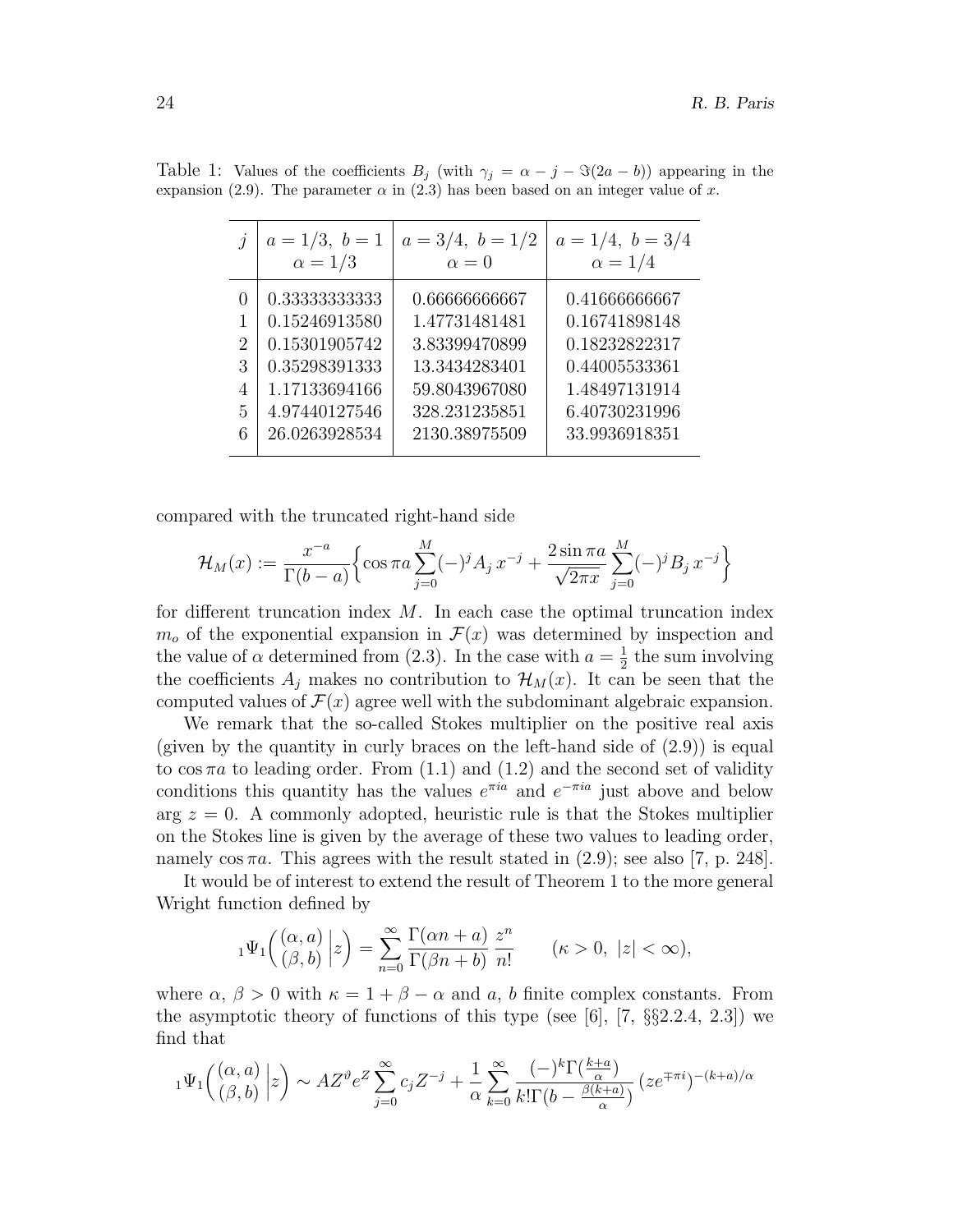|                     | $a = 0.75, b = 0.50$           | $a = 0.50, b = 1.25$           | $a = -0.75, b = 1.25$                |
|---------------------|--------------------------------|--------------------------------|--------------------------------------|
|                     | $\alpha = 0, m_o = 21$         | $\alpha = -0.75$ , $m_o = 19$  | $\alpha = 0.75, m_o = 18$            |
| M                   | $\mathcal{H}_M(x)$             | $\mathcal{H}_M(x)$             | $\mathcal{H}_M(x)$                   |
| 0                   | 0.01343919981                  | 0.04612049350                  | $-6.58797674097$                     |
| 1<br>$\overline{2}$ | 0.01292521217<br>0.01296951096 | 0.04684837963<br>0.04689194291 | $-6.29520877265$<br>$-6.29471792653$ |
| 3                   | 0.01296356587                  | 0.04689093247                  | $-6.29471024690$                     |
| $\overline{4}$      | 0.01296463732                  | 0.04689125453                  | $-6.29471013827$                     |
| 5                   | 0.01296439560                  | 0.04689118984                  | $-6.29471013739$                     |
| 6                   | 0.01296446100                  | 0.04689120714                  | $-6.29471013740$                     |
|                     | 0.01296444571                  | 0.04689120311                  | $-6.29471013740$                     |

Table 2: Values of  $\mathcal{F}(x)$  and  $\mathcal{H}_M(x)$  using an optimal truncation  $m_o \sim x$  of the exponential expansion for different index  $M$  in the subdominant algebraic expansion and parameters  $a$ , b when  $x = 20$ .

as  $|z| \to \infty$  in the sector  $|\arg z| < \min{\lbrace \pi, \pi \kappa \rbrace}$ , with the upper or lower sign chosen according as arg  $z > 0$  or arg  $z < 0$ , respectively. The various quantities in this asymptotic formula are given by

$$
Z = \kappa (hz)^{1/\kappa}, \quad h = \alpha^{\alpha} \beta^{-\beta}, \quad \vartheta = a - b, \quad A = \kappa^{-\vartheta - \frac{1}{2}} \alpha^{a - \frac{1}{2}} \beta^{\frac{1}{2} - b}
$$

and the  $c_i$  are coefficients with  $c_0 = 1$  and

$$
c_1 = \frac{1}{12\alpha\beta} \Big\{ \alpha(\alpha - 1)(1 - 6b + 6b^2) + \beta(\beta + 1)(1 - 6a + 6a^2) + \alpha\beta[\alpha - \beta - 2(1 + 6ab - 6b)] \Big\}.
$$

Upon application of the above heuristic rule, we would expect the Stokes multiplier associated with the algebraic expansion on arg  $z = 0$  to be equal to  $\cos(\pi a/\alpha)$  to leading order. In the simpler case  $\alpha = \beta$ , a possible approach to investigate this conjecture is the integral representation

$$
{}_1\Psi_1\left(\begin{matrix} (\alpha, a) \\ (\alpha, b) \end{matrix} \bigg| z\right) = \frac{1}{\Gamma(b-a)} \int_0^1 t^{a-1} (1-t)^{b-a-1} \exp\left[ z t^{\alpha} \right] dt
$$

for  $\Re(b) > \Re(a) > 0$ , which reduces to that of  $(\Gamma(a)/\Gamma(b))_1F_1(a;b;z)$  when  $\alpha = 1$ .